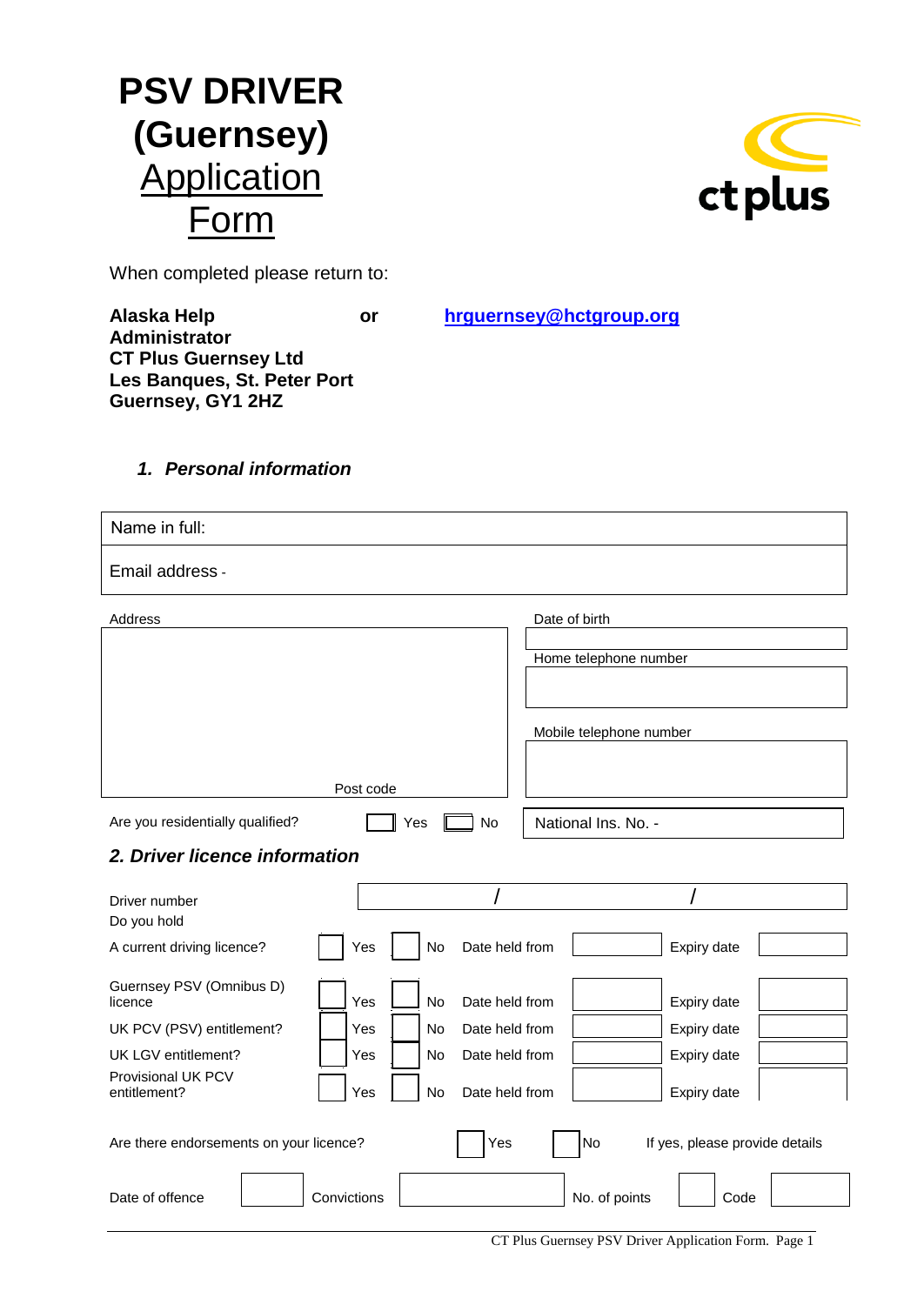| Date of offence                                            | Convictions                                      |                   | No. of points                                            | Code                           |
|------------------------------------------------------------|--------------------------------------------------|-------------------|----------------------------------------------------------|--------------------------------|
|                                                            | Are you subject to any pending motoring offences | Yes               | No                                                       | If yes, please provide details |
| Date of offence                                            |                                                  | Notice of offence |                                                          |                                |
| Have you ever been refused a<br>licence or an entitlement? | Yes                                              | No                | Have you ever had your licence<br>revoked or taken away? | Yes<br>No                      |
| If yes, on what grounds?                                   |                                                  |                   |                                                          |                                |
|                                                            |                                                  |                   |                                                          |                                |
|                                                            |                                                  |                   |                                                          |                                |
|                                                            |                                                  |                   |                                                          |                                |

Please give details and dates of any road accidents, blameworthy or not, in which you have been involved, in the last five years.

Please enclose a colour photocopy of your driving licence(s) with the completed application form.

# *3. General Health information*

How many days off work have you had in the last 2 years?

Please give details of any injuries that you have that may affect your ability to drive.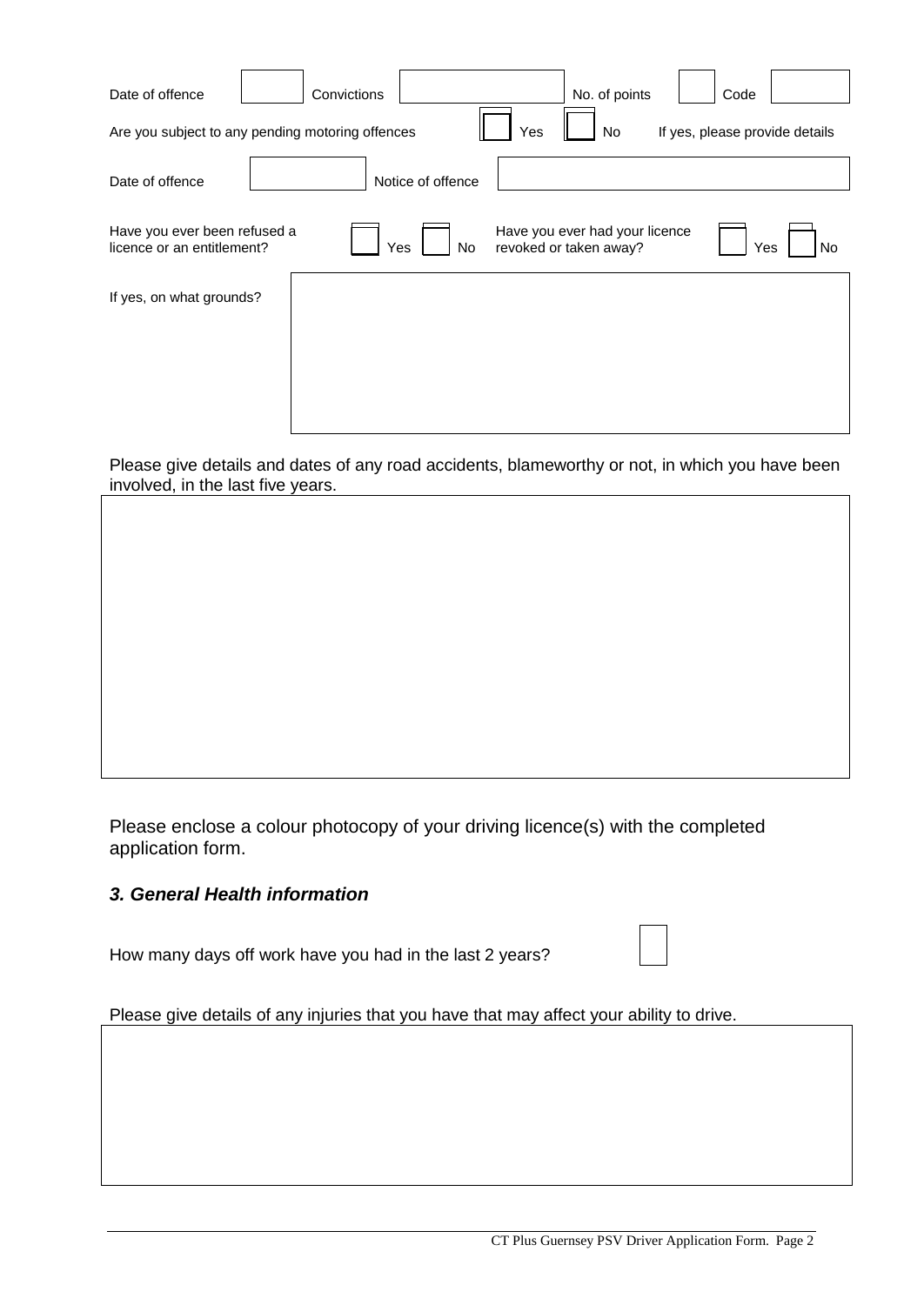Are you currently on any medication? If so please give details.

## *4. Why do you want to work for CT PLUS?*

Please use this space to outline the reasons why you wish to work for CT PLUS. You may wish to include details of any experience of dealing with members of the public, handling cash and any community or voluntary activity you have undertaken. Please refer to the 'Person Specification' when detailing experience as this is the information we will use to select applicants for interview.

[Continue on a separate sheet and attach if you wish]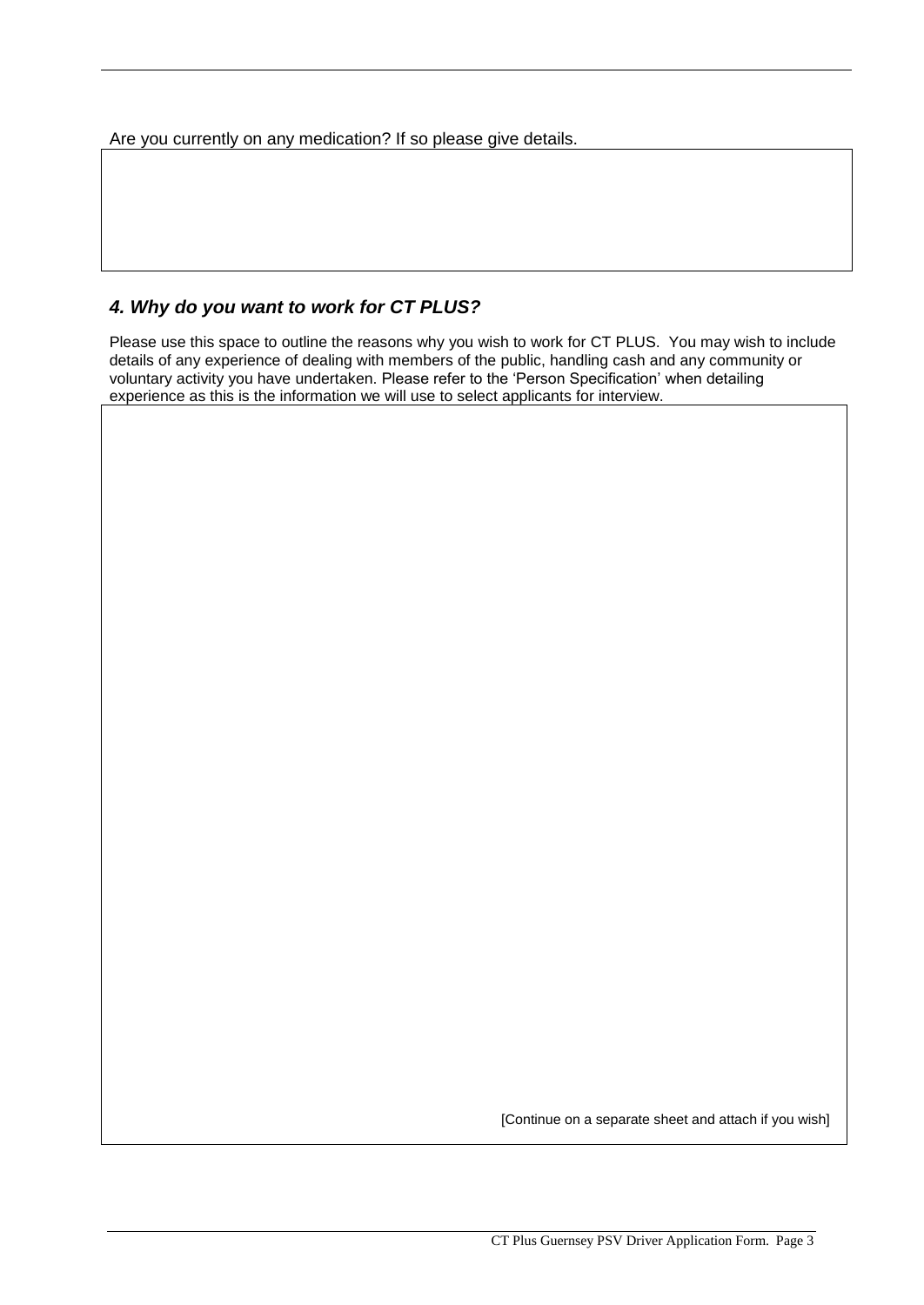# *5. Employment details*

Please provide details of your current or most recent employment and, if applicable, the two positions prior to this. Include voluntary positions if applicable.

| Name & address of<br>employer | Job title & duties | Dates<br>employed | Reason for<br>leaving |
|-------------------------------|--------------------|-------------------|-----------------------|
|                               |                    |                   |                       |
|                               |                    |                   |                       |
|                               |                    |                   |                       |
|                               |                    |                   |                       |
|                               |                    |                   |                       |
|                               |                    |                   |                       |
|                               |                    |                   |                       |
|                               |                    |                   |                       |
|                               |                    |                   |                       |
|                               |                    |                   |                       |
|                               |                    |                   |                       |
|                               |                    |                   |                       |
|                               |                    |                   |                       |
|                               |                    |                   |                       |
|                               |                    |                   |                       |
|                               |                    |                   |                       |
|                               |                    |                   |                       |
|                               |                    |                   |                       |
|                               |                    |                   |                       |
|                               |                    |                   |                       |
|                               |                    |                   |                       |
|                               |                    |                   |                       |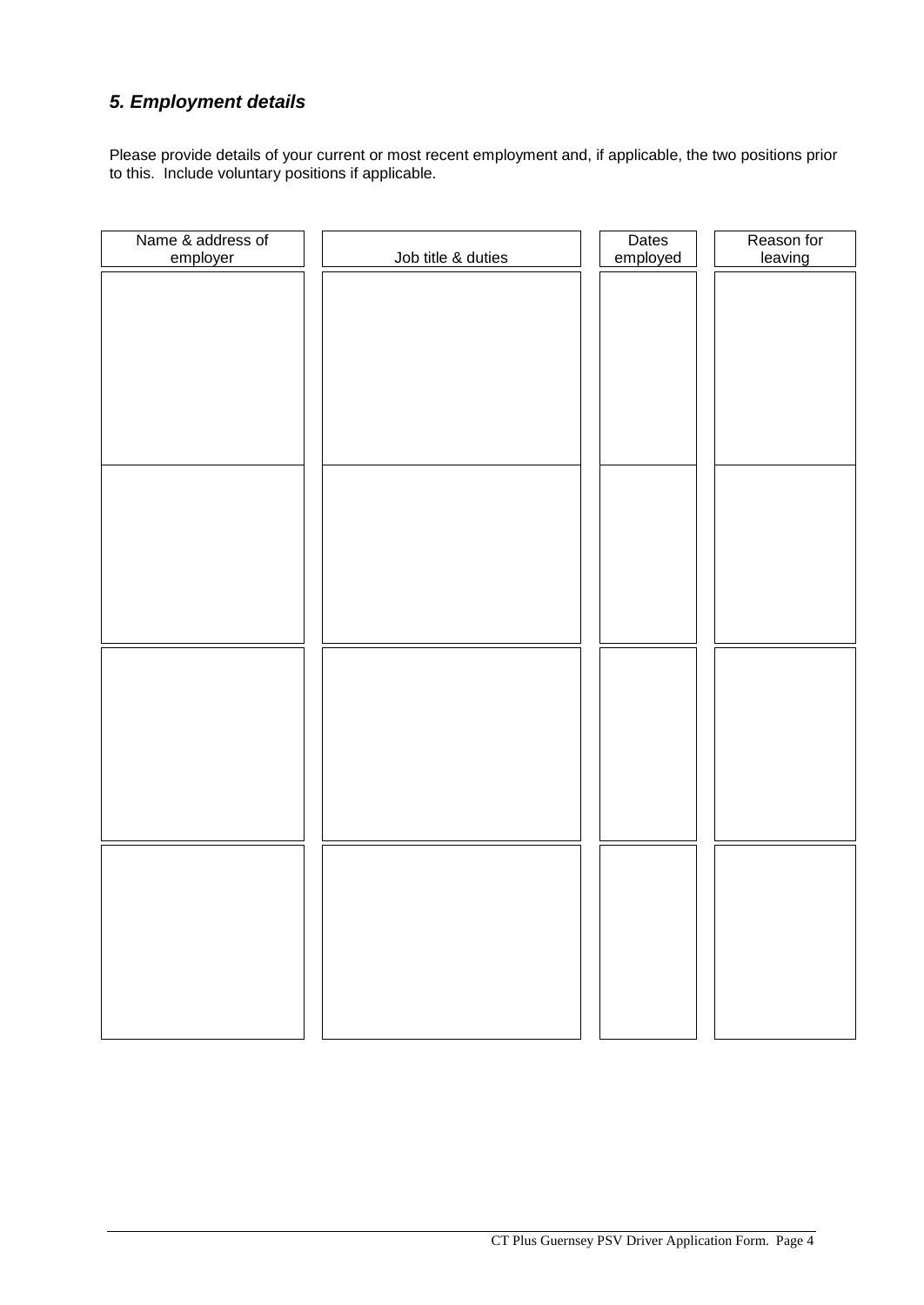## *6. Vocational qualifications and other skills*

Please give details of any skills or qualifications that you have that are relevant to this post (for example customer care training, first aid certificate, disability awareness training).

### **7***. Convictions and legal proceedings*

With the exception of offences which are "spent" under the terms of:

- the UK "Rehabilitation of Offenders Act 1974";
- the Guernsey Rehabilitation of Offenders (Bailiwick of Guernsey) Law;
- the UK Rehabilitation of Offenders (Exceptions) Order 1975; and
- the Guernsey Rehabilitation of Offenders (Bailiwick of Guernsey) Law 2002 (Commencement, Exclusions and Exceptions) Ordinance 2006

Enter the exact details of any criminal convictions. Please enter details of any outstanding Summons of Prosecution. If you have no convictions or outstanding summonses please write "none".